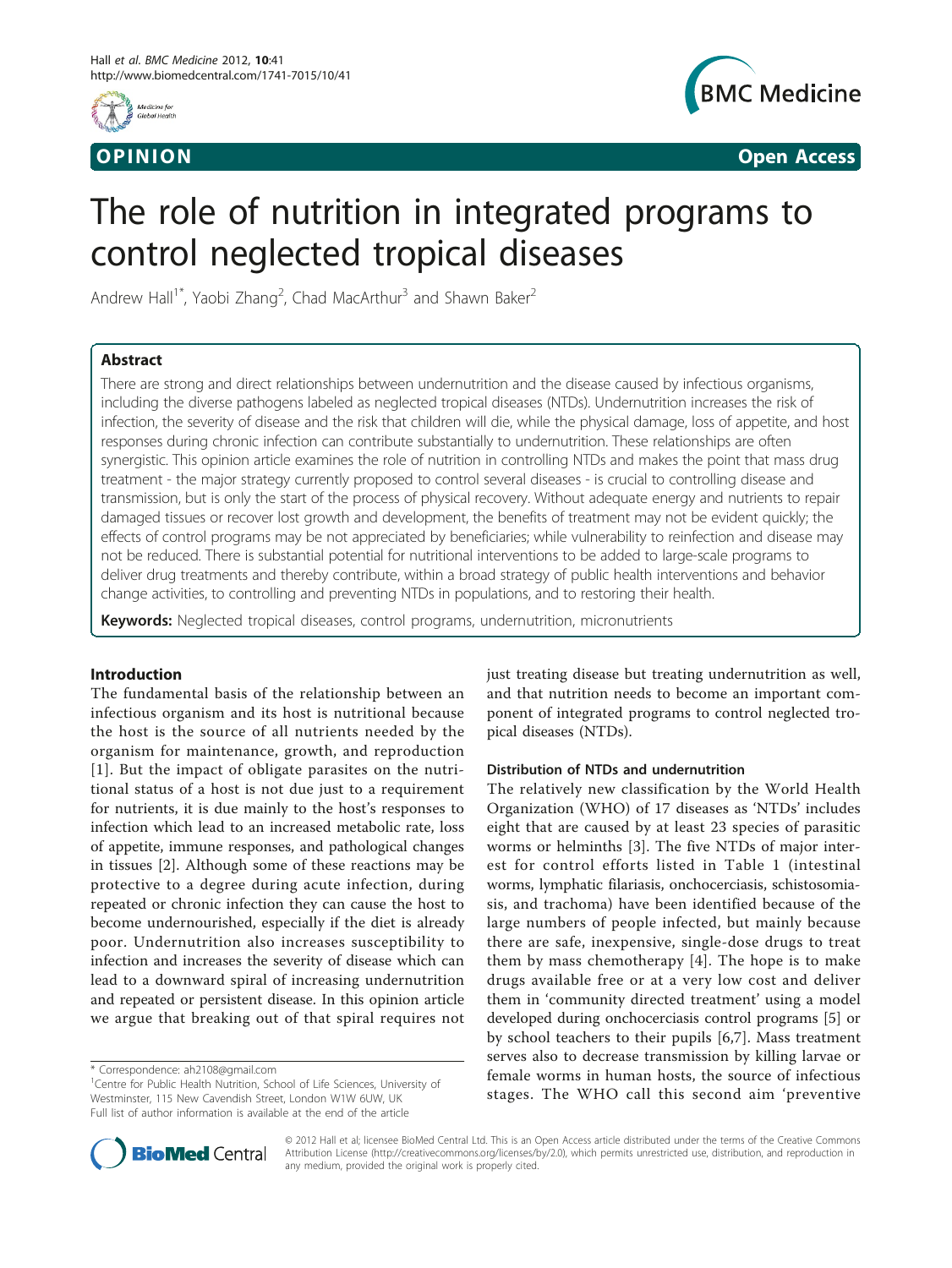| Group     | Generic name or Species<br>disease |                                | Geographical<br>distribution | Vector or<br>intermediate host                              | Main drugs available to<br>treat infections    | <b>Control measures</b>                          |
|-----------|------------------------------------|--------------------------------|------------------------------|-------------------------------------------------------------|------------------------------------------------|--------------------------------------------------|
| Nematode  | Large<br>roundworm                 | Ascaris<br><i>lumbricoides</i> | Worldwide                    | None, as<br>all species are<br>directly<br>soil-transmitted | Albendazole<br>Mebendazole<br>Oxantel/pyrantel | Sanitation,<br>personal hygiene                  |
|           | Whipworm                           | Trichuris trichiura            |                              |                                                             |                                                |                                                  |
|           | Hookworm                           | Ancylostoma<br>duodenale       | Worldwide                    |                                                             |                                                | Sanitation,<br>wearing shoes                     |
|           | Hookworm                           | Necator<br>americanus          |                              |                                                             |                                                |                                                  |
| Nematode  | Lymphatic<br>filariasis            | Wuchereria<br>bancrofti        | Worldwide                    | Mosquitoes                                                  | DFC or Ivermectin +<br>Albendazole             | Mosquito<br>control                              |
|           | Lymphatic<br>filariasis            | Brugia malayi                  | South Asia                   |                                                             |                                                |                                                  |
| Nematode  | River blindness                    | Onchocerca<br>volvulus         | Africa, South<br>America     | <b>Black flies</b>                                          | Ivermectin                                     | Black fly control                                |
| Trematode | Urinary<br>schistosomiasis         | Schistosoma<br>haematobium     | Africa                       | Fresh-water snails                                          | Praziquantel                                   | Snail control, sanitation and<br>behavior change |
|           | Intestinal<br>schistosomiasis      | Schistosoma<br>mansoni         | Africa, South<br>America     |                                                             |                                                |                                                  |
|           | Intestinal<br>schistosomiasis      | Schistosoma<br>japonicum       | Asia                         |                                                             |                                                |                                                  |
| Bacterium | Trachoma                           | Chlamydia<br>trachomatis       | Worldwide                    | $Flies^a$                                                   | Azithromycin or<br>Tetracycline                | Fly control,<br>personal hygiene                 |

<span id="page-1-0"></span>Table 1 The main neglected tropical diseases for which there are single dose treatments available for disease control.

<sup>a</sup>No developmental stage, transmission is passive.

chemotherapy' [[8](#page-8-0)] but it does not prevent reinfection with helminths that have infectious stages either already in the environment or developing within intermediate hosts (see Table 1), so repeated treatment is required as well as public health measures and changes in human behavior [[9\]](#page-8-0). This means that chemotherapy alone is not enough to prevent reinfection and does not treat existing undernutrition either, for reasons that will be explained.

The NTDs listed in Table 1 are widely distributed across the tropics but the major burden of disease occurs in the mainland countries of sub-Saharan Africa where there is transmission of between two and six diseases [[10](#page-8-0)]. These diseases tend to occur amongst the poorest of the poor who are already at risk of diarrheal diseases, respiratory tract infections, malaria, and HIV. But what is sometimes forgotten is that these diseases also occur among people who often suffer from chronic undernutrition as well. For example, Figure [1](#page-2-0) shows that there are statistically significant associations between the number of NTDs in 47 countries in Africa and the average prevalence of anemia both in children aged < 5 years and in pregnant women, and with the average prevalence of underweight in young children.

### NTDs and nutrition

Although parasites are dependent on their hosts for their nutritional needs, nutrition is only the first of four inter-related factors that influence the outcome of infection. The second is the virulence of the pathogen, which is often related to the multiplication of microparasites such as bacteria and protozoa, or to the numbers of macroparasites such as helminths acquired, and to where and how they live within the host and cause disease. The third factor is the innate susceptibility of the host to infection, which may be related to the presence of specific receptors on body surfaces or to non-specific defenses against infection such as gastric acidity. The fourth factor is acquired resistance to infection, mediated by cellular and humoral immune responses, both of which are influenced by nutritional status [[11](#page-8-0)].

Although both virulence and susceptibility are largely genetically mediated, the occurrence or outcome of disease can be influenced by the nutritional status of the host. This is illustrated in Figure [2](#page-3-0) based on a theoretical model developed by Scrimshaw and colleagues [\[12](#page-8-0)], who proposed that if the organism is extremely virulent or avirulent, then nutrition will probably have no effect. But the main influence of nutrition, indicated by the probability cloud in Figure [2](#page-3-0), is in the central ground of moderate virulence and moderate susceptibility where most pathogens and hosts probably lie as a result of natural selection and regression to the mean. The probability that nutrition has an effect at the extremes of virulence and susceptibility is low; the probability is highest when both are moderate.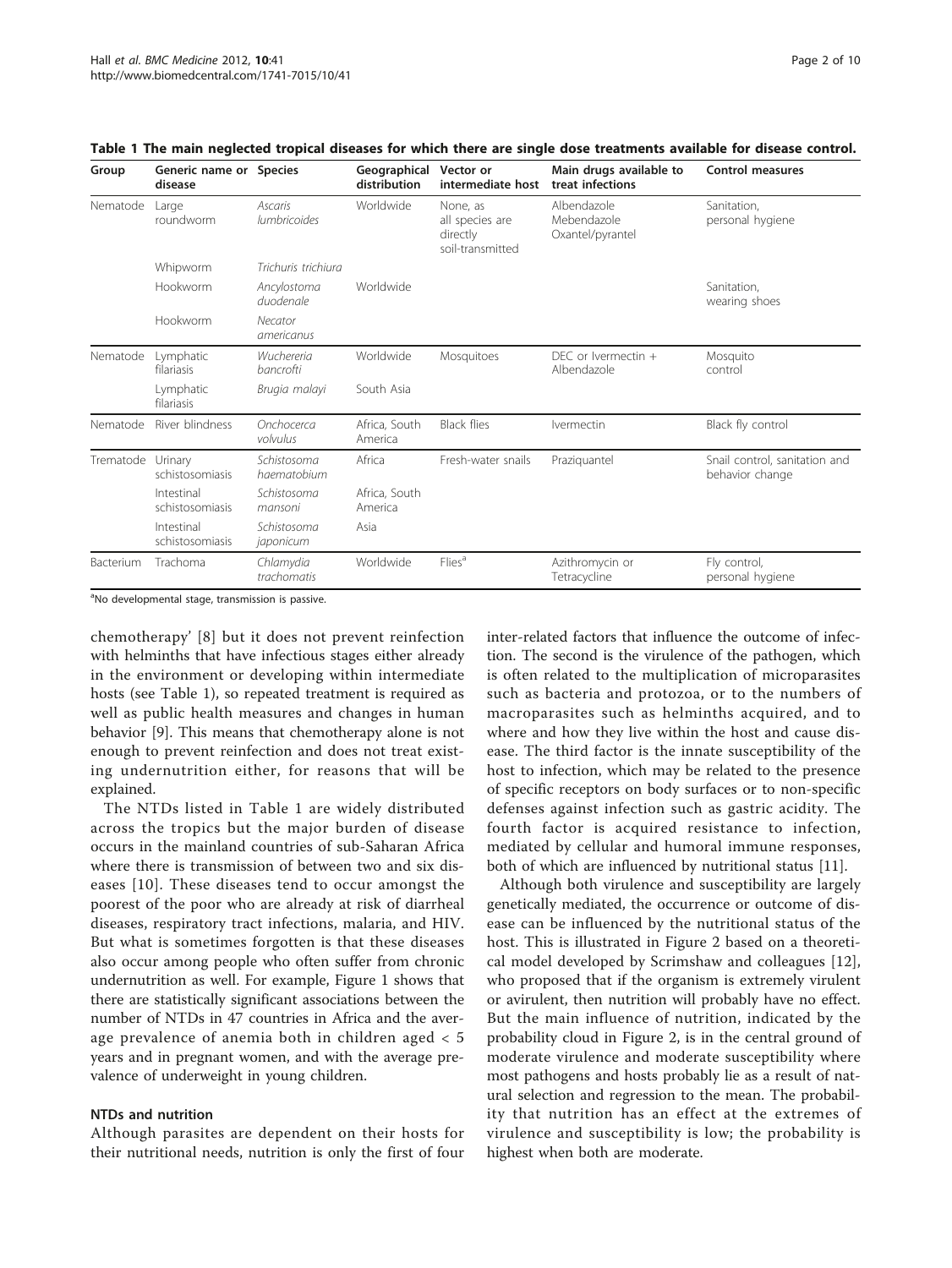<span id="page-2-0"></span>

#### Interactions of nutrition and infection

Parasitic organisms and nutrition have separate and combined effects on their host: nutritional status can affect the disease caused by parasitic organisms, parasitic organisms can impair nutritional status, and the two may interact so that their combined effects are synergistic or antagonistic.

A first point to make is that for many NTDs there is a difference between being infected and being diseased. The number of organisms greatly affects the severity of disease and any nutritional effects, particularly for helminths, although the ocular bacterial load of Chlamydia trachomatis has also been shown to be related to the severity of trachoma [\[13](#page-8-0)], so the relationship is not confined to macroparasites. For this reason the aim of programs to control intestinal helminths and schistosomiasis is usually to reduce worm loads so that the risk of disease is minimal [[14](#page-8-0)], although there is a global goal to eliminate onchocerciasis and lymphatic filariasis.

The evidence for the effect of nutrition on infection and vice versa, is hard to obtain. A few longitudinal studies of children have clearly shown that repeated episodes of respiratory and intestinal infections, including worms, are associated with undernutrition and growth failure [\[15](#page-8-0),[16\]](#page-8-0). But as such prospective studies are uncommon and are ethically questionable, much of the evidence comes from cross-sectional surveys. These are difficult to interpret because they suffer from reverse

causality bias: did infection cause undernutrition or did undernutrition increase the risk of infection, as undernutrition is both an outcome and a risk factor. For example, if a wasted child is heavily infected with worms did the worms cause the undernutrition or did the undernutrition predispose the child to heavy infection? For these reasons experimental studies of malnourished cells or animals provide the principal means to examine the relationship between nutrition and infection.

To help understand how undernutrition may influence the processes of infection and disease, Figure [3](#page-4-0) shows a diagrammatic flow chart between five categories of individuals who may be exposed to infectious organisms: susceptible, infected, diseased, immune, or dead. The potential effects of nutrition are marked on Figure [3](#page-4-0) with arrows labeled with letters. Potential hosts may be particularly susceptible to infection (Arrow A) because of effects of malnutrition on non-specific defenses such as gastric acidity [\[17](#page-8-0)] and the integrity of epithelial surfaces [[18](#page-8-0)]. However a nutrient deficiency may also impair susceptibility: for example, the infectivity of epithelial cells to C. trachomatis was lower in vitro when grown in a medium containing an iron chelating compound than without, suggesting that iron is required for infection to occur [\[19\]](#page-8-0).

There is considerable evidence that acquired immune responses (Arrow B), which may be full or partial, are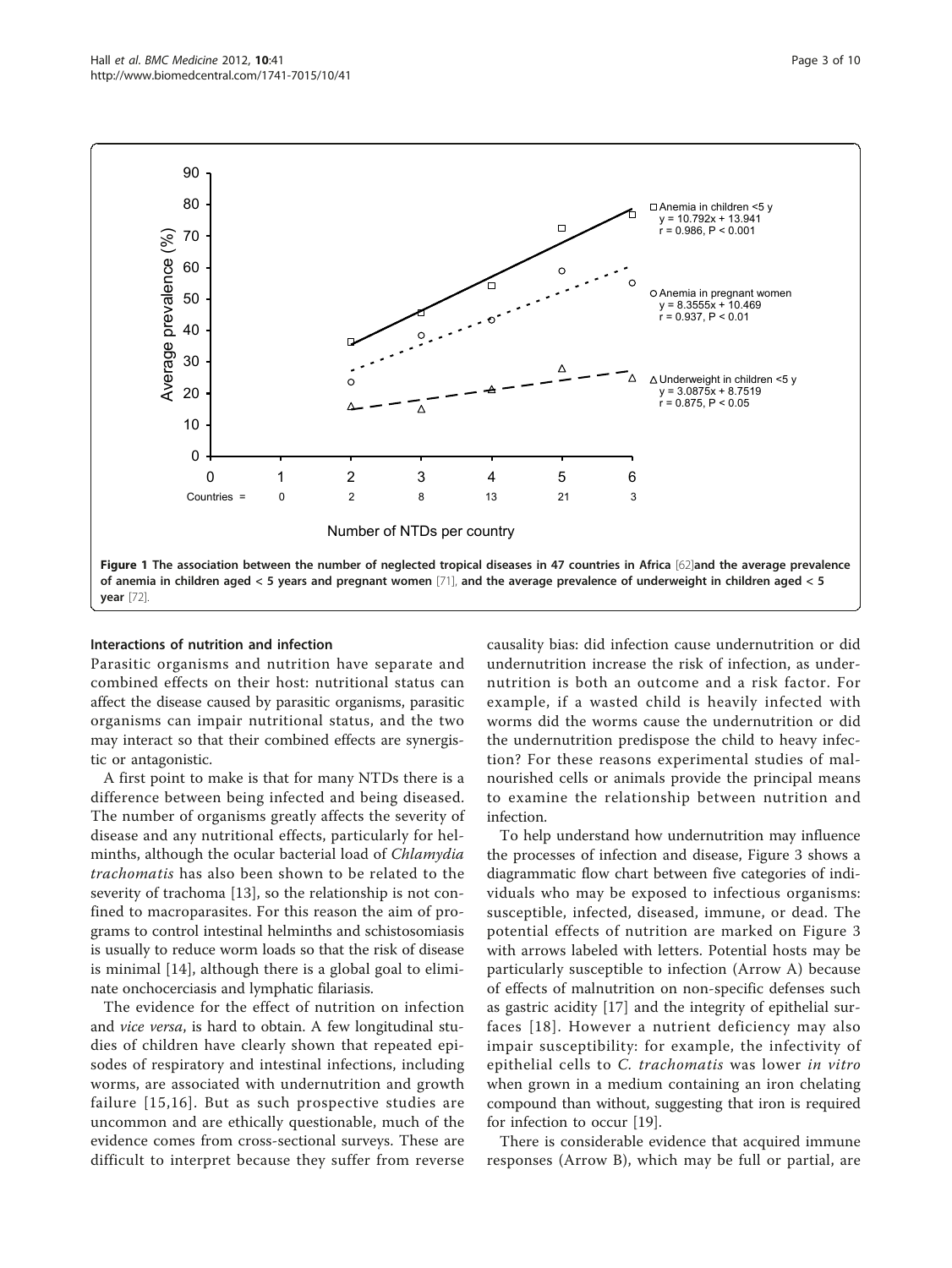<span id="page-3-0"></span>

impaired by specific micronutrient deficiencies especially of vitamin A, zinc, and iron [[18,20\]](#page-8-0). Partial immunity is proposed as a reason why some individuals in longitudinal studies do not become heavily reinfected with helminths after treatment [\[21\]](#page-8-0).

There is sparse evidence that undernourished hosts may become diseased because of a burden of parasites that a well-nourished host would tolerate (Arrow C), but there is evidence for some species that good nutrition can diminish the effects of parasites that might otherwise cause disease. For example a well-nourished host could replace small to moderate blood losses caused by hookworms or schistosomes, so that anemia may not occur [[22,23\]](#page-8-0).

There is strong evidence that undernourished hosts are in general at greater risk of dying of infectious diseases than well-nourished hosts (Arrow D), mostly based on analyses of the relationship between underweight and the risk of dying [\[24,25](#page-8-0)]. Examples involving NTDs are rare, largely because single infections are rare as polyparasitism is the rule rather than the exception, but also perhaps because NTDs are not a common cause of death. An experimental study in cotton rats of the filarial worm Litomosoides carinii showed a greater death rate among protein-deficient animals given the same infectious dose as well-nourished rats [\[26](#page-8-0)].

There is a little evidence, also from studies of animals, that drugs may be less effective in undernourished hosts (Arrow E), particularly animals infected with Schisto-soma spp [[27](#page-8-0),[28\]](#page-8-0), perhaps because the immune responses necessary to kill drug-damaged worms are less effective.

The effects of undernutrition and infection outlined in Figure [3](#page-4-0) may not always be for the worse, although generally they are. Undernutrition most often acts synergistically with infection, which means that the effects of both are greater or more serious for a host than would be expected from the combined effect of the two acting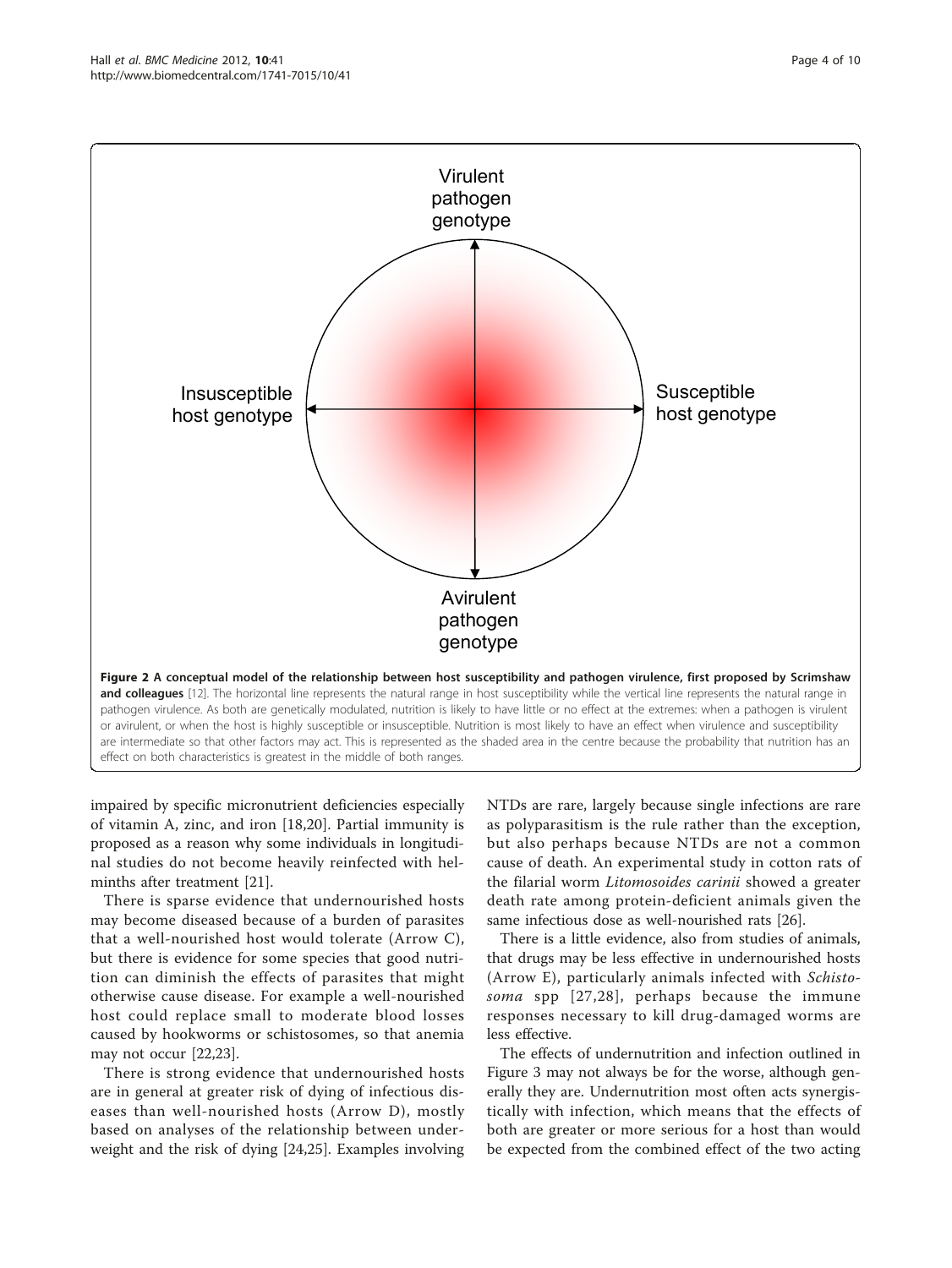<span id="page-4-0"></span>

independently. But the joint effects may also be antagonistic, in which the combined effect is less than expected, or there may be no interaction. These concepts were developed also by Scrimshaw and colleagues in the same important review, which summarized the findings of 482 papers that had reported the relationship between nutritional deficiencies and infections with bacteria, viruses, protozoa, and helminths [\[12\]](#page-8-0). In 67% of studies the relationship was judged to be synergistic, in 19% it was antagonistic and in 13% there was no effect [[12\]](#page-8-0). In nearly 80% of the 94 reported studies of helminths the relationship was judged to be synergistic, so that disease was more severe in malnourished hosts, both animal and human [[12](#page-8-0)]. An update of this review is long overdue.

### The specific effect of NTDs on human nutritional status

The diseases listed in Table [1](#page-1-0) cause undernutrition by different mechanisms depending on where the organisms live and how they feed. These have recently been reviewed [[29\]](#page-8-0) and are: an increased metabolic rate (fever) as a result of inflammatory responses so that energy and nutrients are used at a greater rate than usual, for example in filarial fever or gut inflammation due to trichuriasis; increased nutrient requirements to meet the needs for immune and pathological responses to worms, larvae, or eggs, for example in filariasis and schistosomiasis; loss of nutrients due to tissue damage, for example due to hookworm or urinary

schistosomiasis; malabsorption or maldigestion of nutrients, for example due to intestinal nematode worms; anorexia mediated by inflammatory cytokines released as a response to all infections; and physical debility, reduced activity, or work productivity due to chronic illness, for example due to onchocerciasis, filariasis, or trachoma.

Loss of appetite may make an important contribution to the development of undernutrition and may be exacerbated if the caregiver's response is to withhold food or, for reasons of culture or poverty, give a nutritionally poor diet [[30\]](#page-8-0). Although anorexia may be an important protective response in acute infection, the effects during repeated infection or chronic disease may eventually be harmful [[31\]](#page-8-0). Studies have shown that children's appetite and food intake increase after treating intestinal worms or schistosomiasis [[32-34\]](#page-8-0).

Stunted growth and underweight in children are probably among the most important consequences of NTDs, particularly due to intestinal nematode worms [[29\]](#page-8-0). There is also evidence of associations between worms and tests of cognitive function [\[35](#page-8-0)-[37](#page-8-0)], but because both are related to poverty and a poor diet, the possibility of confounding is high. A randomized controlled trial in Jamaica of children mostly infected with Trichuris trichiura reported effects of anthelmintic treatment on tests of cognition [\[38\]](#page-8-0), but more such trials are needed.

The loss of blood caused by worms has been estimated to be 0.14-0.26 mL/worm/day for A. duodenale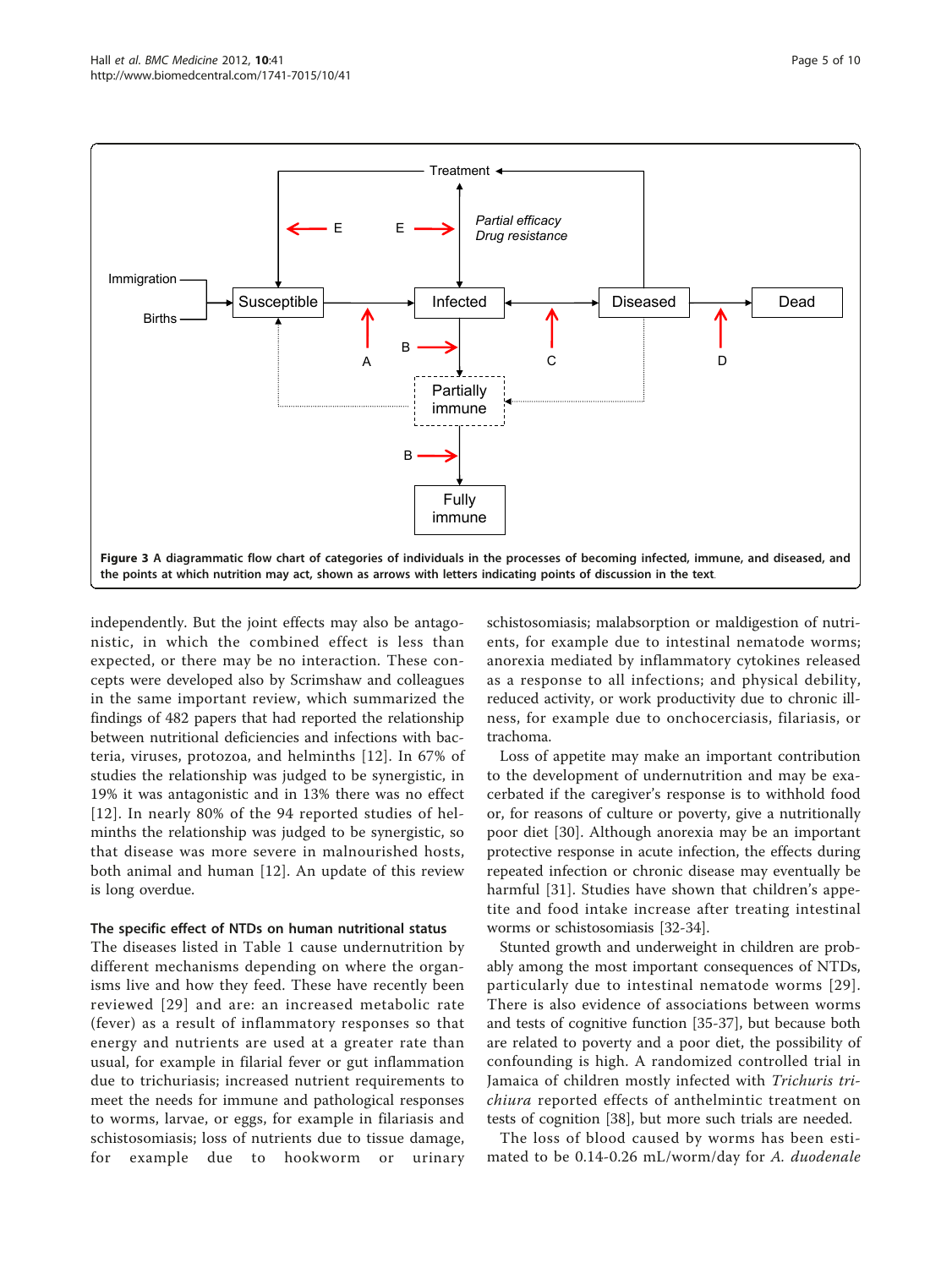[[39](#page-8-0)], 0.02-0.07 mL/worm/day for N. americanus [[39\]](#page-8-0), and 0.005 mL/worm/day due to T. trichiura [\[40\]](#page-8-0). The daily losses of blood caused by the eggs of S. mansoni and S. haematobium cannot be related to the number of worms but have been shown to be as much as 126.0 mL/day [[41,42](#page-8-0)]. There is evidence that perhaps 40% of the iron that passes into the gut due to hookworms may be reabsorbed [[43](#page-9-0)], but blood in urine is lost to the body.

There is no constant linear relationship between worm load and the hemoglobin concentration as the amount of iron in the diet and its absorption efficiency, which typically ranges from 5% to 25% depending on its dietary quality [[44\]](#page-9-0), can serve to counterbalance blood loss up to a point, although other micronutrients are required as well for hemopoiesis.

### Recovery of nutritional status after treatment

The main method used to assess whether NTDs have an effect on human health or growth is to undertake randomized trials of treatment, although having untreated controls is now hard to justify. The effects of treatment on most nutritional outcomes is difficult to assess, mainly because drugs kill only worms, they do not provide the nutrients needed for catch-up growth, or for any other consequent deficit for that matter. For example, if hemoglobin is being lost because of hookworms or urinary schistosomiasis then stopping that loss with an anthelmintic drug does not have an effect on the manufacture of hemoglobin in the bone marrow, that rate is mainly dependent on the quality and quantity of the diet to provide nutrients for hemopoiesis. A relative deficiency of even one micronutrient may be rate-limiting, which might explain why some studies of giving iron supplements alone to anemic people after deworming have found no effect on their hemoglobin concentration [[45,46\]](#page-9-0). It also means that studies which compare different anthelmintic treatments in terms of nutritional outcomes such as hemoglobin concentration must be done in the same communities, otherwise differences could be explained by the diet, not by the drug given [[47](#page-9-0)].

As recovery occurs only slowly for chronically undernourished individuals if their diet is not improved, supplementary food or micronutrients are usually required. For example, a study of schoolchildren in Tanzania reported an increase in hemoglobin concentration of 3.6 g/L three months after children were treated with albendazole and praziquantel alone, but the children given supplements of iron and vitamin A in addition showed an increase of 22.1 g/L over the same period [[48](#page-9-0)]. It may also be possible to achieve catch-up growth: therapeutic feeding of Jamaican children treated for Trichuris dysentery syndrome found that they grew on average

10.9 cm/year after treatment, more than two standard deviations above the rate expected of children of the same height-for-age [\[49](#page-9-0)]. If no nutritional supplements are given then the rate at which body weight or the hemoglobin concentration improves depends on the degree of deficit before treatment and the diet of the people treated, not just on the drug given and its efficacy.

Although supplementary feeding programs are relatively expensive, there is potential to deliver low-cost micronutrient supplements at the same time that people are treated for NTDs, especially to school children [\[50](#page-9-0)]. Table [2](#page-6-0) shows the current purchase costs of the major single-dose drugs used in NTD control programs and of some common nutritional interventions. The purchase costs are highly dependent on the availability of generic drugs and the number of tablets purchased, while some drugs are now available free. For example, although the nominal cost shown in Table [2](#page-6-0) of a tablet of ivermectin is USD 1.50, it has been made available free for treating onchocerciasis since 1987 by the Mectizan Donation Program [\[51\]](#page-9-0).

As with most treatments, the major financial and economic costs arise from delivering treatments to target populations such as schoolchildren. These costs are hard to standardize or compare for a number of reasons: because methods of costing differ and may not include the costs incurred by schools [\[52](#page-9-0)]; because costs differ between countries even if calculated in a standard currency; because of inflationary effects on many costs; and because costs may diminish with economies of scale [[52](#page-9-0),[53](#page-9-0)]. Nevertheless, delivering an inexpensive treatment such as vitamin A to children in the community may be about 90% of the total cost [[54\]](#page-9-0), delivering an equally inexpensive treatment such mebendazole or albendazole to schoolchildren may be around 70% of the total [[55\]](#page-9-0), while delivering biscuits to schoolchildren may be about 40% of the total [[52](#page-9-0)]. Although schools offer an existing infrastructure that could minimize the costs of delivering treatments to an often heavily infected and undernourished age group, it should not be expected that teachers will be willing to take on the responsibility of providing health services without adequate training and, perhaps, some reward. There is substantial experience that with sufficient training teachers can administer single dose anthelmintics [[6\]](#page-8-0), something that many non-governmental organizations have now been doing as a part of school health programs for almost 20 years. And randomized cluster trials have shown that teachers can effectively deliver weekly iron supplements for 3 months after deworming [[56,57\]](#page-9-0). School-age children are likely to be the greatest beneficiaries from NTD control programs because they have potential to be protected from ill-health and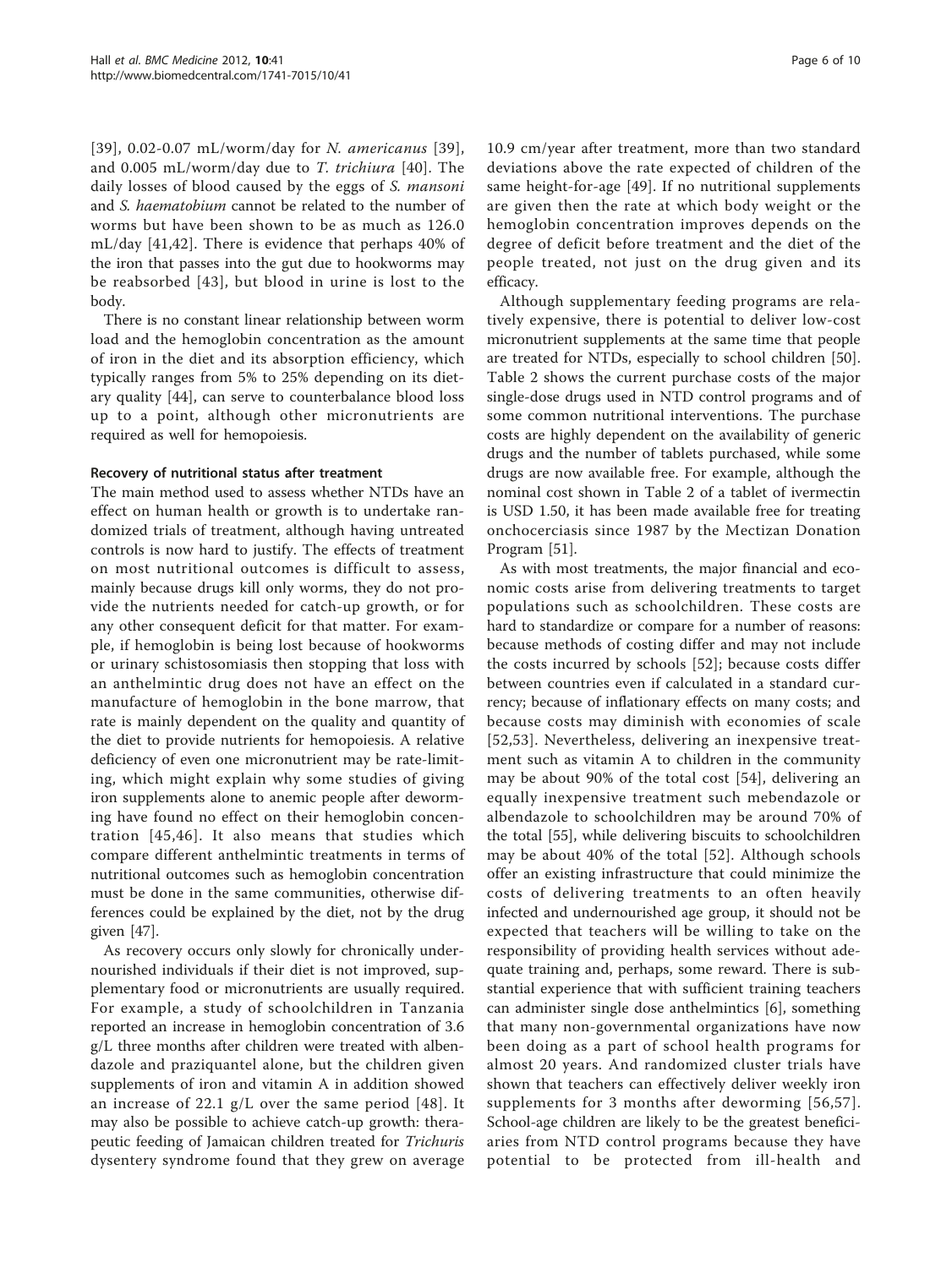| Disease or condition                                         | Treatment                                                 | Unit                              | <b>Annual treatment</b>         | Cost in USD of<br>treatments <sup>a</sup> |
|--------------------------------------------------------------|-----------------------------------------------------------|-----------------------------------|---------------------------------|-------------------------------------------|
| Intestinal nematode worms                                    | Albendazole                                               | 400 mg tab                        | $1-2$ tabs                      | $0.02 - 0.04^b$                           |
|                                                              | Mebendazole                                               | 500 mg tab                        | $1-2$ tabs                      | $0.03 - 0.06^b$                           |
| Schistosomiasis                                              | Praziguantel                                              | 600 mg tab                        | $1-3$ tabs                      | $0.10 - 0.30$                             |
| Onchocerciasis                                               | <i>lvermectin</i>                                         | 3 mg tab                          | $1-3$ tabs                      | $1.50 - 4.50^{\circ}$                     |
| Trachoma                                                     | Azithromycin                                              | 500 mg tab                        | $0.5 - 2.0$ tabs                | $0.11 - 0.44$                             |
| Vitamin A deficiency                                         | Retinol                                                   | 200,000 IU capsule                | 2 capsules,<br>1 every 6 months | 0.04                                      |
| Micronutrient deficiencies                                   | Multiple micronutrients <sup>d</sup>                      | Tablets                           | 24-36 tabs over 3<br>months     | $0.39 - 0.59$                             |
| Thinness and micronutrient deficiencies in<br>schoolchildren | Micronutrient fortified<br>biscuits<br>for school feeding | Approx 75 g (300 kcal)<br>per day | 200 days per year               | $2.66 - 15.92^e$                          |
| Wasting and growth faltering in children aged<br>1-5 years   | Ready-to-use<br>therapeutic food                          | 92 g (500 kcal)<br>per sachet     | 30-60 sachets per<br>child      | $10.80 - 21.60$                           |

<span id="page-6-0"></span>Table 2 The cost of single dose treatments for some neglected tropical diseases and of several treatments for malnutrition.

<sup>a</sup>Purchase costs of treatments except ivermectin from UNICEF Supply Branch, June 2011.

<sup>b</sup>Now available free from GSK by application through the WHO.

<sup>c</sup>Nominal list price from Merck, but free under Mectizan donation program [[51\]](#page-9-0).

<sup>d</sup>Formulation for pregnant women, so typically given two to three times a week to school-age children.

<sup>e</sup>Purchase costs derived from Gelli et al. [\[52\]](#page-9-0) using WFP data; range is for different countries.

undernutrition and have some capacity to recover before damage is substantial and permanent. They may also, as productive adults, show the quickest returns from investments in NTD control.

But drugs alone are not necessarily 'rapid impact interventions' [\[10\]](#page-8-0); they may kill worms quickly, but the recovery of any deficits they have caused will take time, especially if beneficiaries remain in the same nutritionally deprived circumstances [[50](#page-9-0)]. If volunteers in communities that suffer from NTDs are to be convinced to deliver and administer treatments then it could be important for sustainability that there are moderately quick and evident benefits. Part of the success of community directed treatment with ivermectin to treat onchocerciasis may have occurred because treatment alleviates the immediate symptoms of disease, particularly the itching skin of heavily infected adults [[58\]](#page-9-0), who tend to be a socially influential group. Studies of mass treatment for lymphatic filariasis in Tanzania indicate that because the drugs did not alleviate the symptoms of disease for adults, the program was not perceived to be useful by some beneficiaries [[59\]](#page-9-0). The value of mass treatment of filariasis lies in protecting children from damage to their lymph ducts, and is not a treatment for elephantiasis. It is also important that beneficiaries understand what they are being treated for and why, especially if they are uninfected or have no disease [\[59](#page-9-0)], something that teachers can explain to their pupils.

But most of the pathogens that are the focus of major NTD control efforts do not have specific and identifiable symptoms until disease is severe, while much of the

damage to the eyes, skin, lymph ducts, liver, and kidneys is irreversible. If the effects of treating NTDs are to be quickly apparent, particularly to the mothers of children, then supplementary nutrients may be one of the simplest and least expensive interventions that there is to promote recovery after treatment and contribute to NTD control.

#### Integrated control programs

Although we are making a case for the value of nutritional supplements after treating NTDs, we recognize that a truly integrated control program needs more than pills. For example, it is possible to treat several NTDs at once where they co-occur [[60\]](#page-9-0); other diseases such as malaria could be controlled at the same time [[61-63\]](#page-9-0); while understanding the social determinants of reinfection [\[64](#page-9-0)] and inter-sectoral approaches [[65\]](#page-9-0) are potentially useful attributes. But the main point is that drug treatment alone is not enough, as the history of NTD control in countries such as Japan and South Korea has shown; public health measures are required as well [[66,67\]](#page-9-0).

Figure [4](#page-7-0) illustrates a broad approach in addition to mass drug treatment, including nutritional rehabilitation, behavior change initiatives, and public health measures to prevent reinfection. Mass drug treatment will reduce the burden of disease and diminish sources of reinfection. Rehabilitation is required so that deficits in the health, nutrition, and education of children are recovered as much as possible, and symptoms of disease are alleviated in all age groups, such as entropion in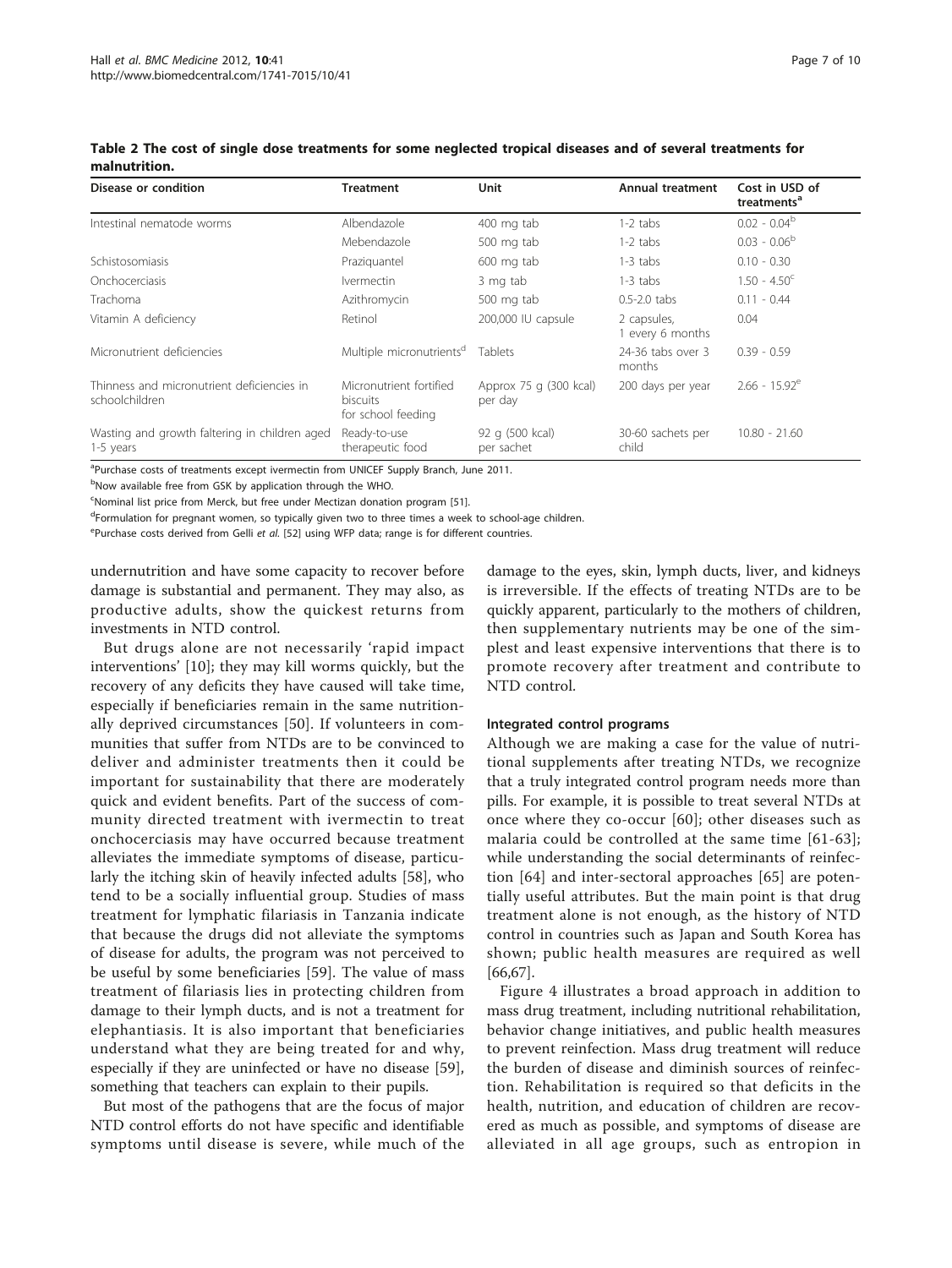<span id="page-7-0"></span>

trachoma and skin lesions in elephantiasis. Changes in behavior are needed to help prevent infected people from putting themselves and others at risk of reinfection. Environmental health and sanitation are essential to keep people and their excreta apart and prevent vectors and flies from breeding. And clean water can provide the means to prevent reinfection. The SAFE model of trachoma treatment and control (Surgery, Antibiotics, Face washing, and Environmental measures) offers an example for a single disease [[68\]](#page-9-0), but the challenge is to apply broad control measures to several diseases at once.

Figure 4 also makes the point that, as well as inputs such as scientific research, investment, a suitable policy framework, and coordination between different sectors of government, there are also important outputs. Evidence of the impact and benefits of programs will be necessary, particularly for the purposes of advocacy. Nutritional indicators such as anemia and growth are relatively easy to measure as well as being biomedically important outcomes of NTD control [[69](#page-9-0)]. The main technical problem is the need for a control group when evaluating the impact of treatment on children, because their hemoglobin concentration, weight, and height tend to increase with age anyway, albeit more slowly than if they were free of NTDs, and may be affected concurrently by seasonal influences on food supplies and disease. An impact evaluation cannot simply measure

children's nutritional status before and after treatment and assume that the treatment was responsible, which is what is sometimes done [\[70](#page-9-0)]. But treatments with vitamins and minerals delivered to school-age children are literally vital to build on the benefits of giving drugs to treat NTDs, and together they can help propel the current generation of children and adolescents into a sustainably healthy future.

### Abbreviation

NTD: neglected tropical disease.

#### Acknowledgements

This review was partly funded by a grant from the Arab Gulf Program for Development. The NTD control programs of HKI are supported by donors including the United States Agency for International Development through RTI International, the Conrad N. Hilton Foundation, and Lions Club International Foundation. The paper expresses the opinions of the authors and does not necessarily reflect the official positions of these donors.

#### Author details

<sup>1</sup> Centre for Public Health Nutrition, School of Life Sciences, University of Westminster, 115 New Cavendish Street, London W1W 6UW, UK. <sup>2</sup>Helen Keller International, Regional Office for Africa, BP 29.898, Dakar-Yoff, Senegal. <sup>3</sup>Helen Keller International, 352 Park Avenue South, New York, New York 10010, USA.

#### Authors' contributions

AH was commissioned by Helen Keller International (HKI) to write a review that led to this paper. AH drafted the paper to which all authors contributed and approved the final version.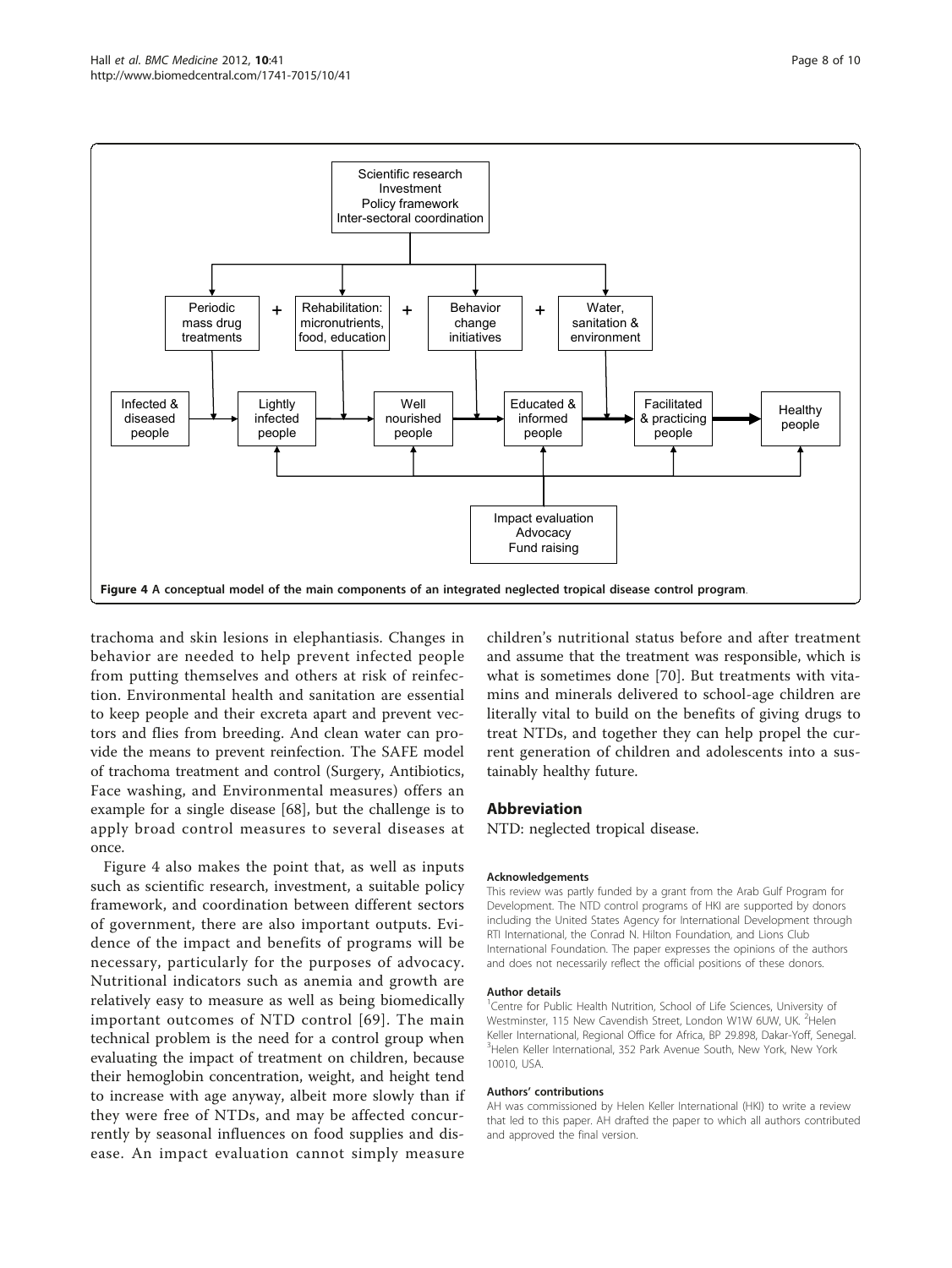#### <span id="page-8-0"></span>Authors' information

AH is a nutritionist and parasitologist who is Visiting Reader in Public Health Nutrition at the University of Westminster, UK. YZ is a physician, parasitologist, and Africa Regional Coordinator for NTD Control for HKI. CM is Director of NTD Control for HKI, based in the USA. SB is a Vice-President of HKI and Regional Director for Africa.

#### Competing interests

The authors declare that they have no competing interests.

#### Received: 10 October 2011 Accepted: 25 April 2012 Published: 25 April 2012

#### References

- 1. Hall A: [Nutritional aspects of parasitic infection.](http://www.ncbi.nlm.nih.gov/pubmed/3914654?dopt=Abstract) Prog Food Nutr Sci 1985, 9:227-256.
- 2. Solomons NW: Malnutrition and infection: an update. Br J Nutr 2007, , Suppl 1: S5-10.
- 3. World Health Organization: Working to overcome the impact of neglected tropical diseases. First WHO report on neglected tropical diseases Geneva: World Health Organization; 2010.
- 4. Hotez PJ, Molyneux DH, Fenwick A, Kumaresan J, Sachs SE, Sachs JD, Savioli L: [Control of neglected tropical diseases.](http://www.ncbi.nlm.nih.gov/pubmed/17804846?dopt=Abstract) N Engl J Med 2007, 357:1018-1027.
- 5. Thylefors B, Alleman MM, Twum-Danso NA: [Operational lessons from 20](http://www.ncbi.nlm.nih.gov/pubmed/18419585?dopt=Abstract) [years of the Mectizan Donation Program for the control of](http://www.ncbi.nlm.nih.gov/pubmed/18419585?dopt=Abstract) [onchocerciasis.](http://www.ncbi.nlm.nih.gov/pubmed/18419585?dopt=Abstract) Trop Med Int Health 2008, 13:689-696.
- 6. Partnership for Child Development: [The cost of large-scale school health](http://www.ncbi.nlm.nih.gov/pubmed/10465058?dopt=Abstract) [programmes which deliver anthelmintics to children in Ghana and](http://www.ncbi.nlm.nih.gov/pubmed/10465058?dopt=Abstract) [Tanzania.](http://www.ncbi.nlm.nih.gov/pubmed/10465058?dopt=Abstract) Acta Trop 1999, 73:183-204.
- Brooker S, Marriot H, Hall A, Adjei S, Allan E, Maier C, Bundy DA, Drake LJ, Coombes MD, Azene G, Lansdown RG, Wen ST, Dzodozmenyo M, Cobbinah J, Obro N, Kihamia CM, Issae W, Mwanri L, Mweta MR, Mwaikemwa A, Salimu M, Ntimbwa P, Kiwelu VM, Turuka A, Nkungu DR, Magingo J, Partnership for Child Development: [Community perception of](http://www.ncbi.nlm.nih.gov/pubmed/11737845?dopt=Abstract) [school-based delivery of anthelmintics in Ghana and Tanzania.](http://www.ncbi.nlm.nih.gov/pubmed/11737845?dopt=Abstract) Trop Med Int Health 2001, 6:1075-1083.
- 8. World Health Organization: Neglected Tropical Diseases. Preventive Chemotherapy and Transmission Control Geneva: World Health Organization; 2006.
- 9. Hall A, Horton S, de Silva N: [The costs and cost-effectiveness of mass](http://www.ncbi.nlm.nih.gov/pubmed/19333371?dopt=Abstract) [treatment for intestinal nematode worm infections using different](http://www.ncbi.nlm.nih.gov/pubmed/19333371?dopt=Abstract) [treatment thresholds.](http://www.ncbi.nlm.nih.gov/pubmed/19333371?dopt=Abstract) PLoS Neglected Tropical Diseases 2009, 3:e402.
- 10. Molyneux DH, Hotez PJ, Fenwick A: "[Rapid-impact interventions": how a](http://www.ncbi.nlm.nih.gov/pubmed/16212468?dopt=Abstract) [policy of integrated control for Africa](http://www.ncbi.nlm.nih.gov/pubmed/16212468?dopt=Abstract)'s neglected tropical diseases could [benefit the poor.](http://www.ncbi.nlm.nih.gov/pubmed/16212468?dopt=Abstract) PLoS Med 2005, 2:e336.
- 11. Bhaskaram P: [Micronutrient malnutrition, infection, and immunity: an](http://www.ncbi.nlm.nih.gov/pubmed/12035857?dopt=Abstract) [overview.](http://www.ncbi.nlm.nih.gov/pubmed/12035857?dopt=Abstract) Nutr Rev 2002, 60:S40-45.
- 12. Scrimshaw NS, Taylor CE, Gordon JE: Interactions of Nutrition and Infection Geneva: World Health Organization; 1968.
- 13. Solomon AW, Holland MJ, Burton MJ, West SK, Alexander ND, Aguirre A, Massae PA, Mkocha H, Munoz B, Johnson GJ, Peeling RW, Bailey RL, Foster A, Mabey DC: [Strategies for control of trachoma: observational](http://www.ncbi.nlm.nih.gov/pubmed/12885481?dopt=Abstract) [study with quantitative PCR.](http://www.ncbi.nlm.nih.gov/pubmed/12885481?dopt=Abstract) Lancet 2003, 362:198-204.
- 14. World Health Organization: Prevention and control of schistosomiasis and soil-transmitted helminthiasis Geneva: World Health Organization; 2002.
- 15. Mata LJ: The children of Santa Mara Cauqué Cambridge, MA: MIT Press; 1978.
- 16. Checkley W, Epstein LD, Gilman RH, Cabrera L, Black RE: [Effects of acute](http://www.ncbi.nlm.nih.gov/pubmed/12522024?dopt=Abstract) [diarrhea on linear growth in Peruvian children.](http://www.ncbi.nlm.nih.gov/pubmed/12522024?dopt=Abstract) Am J Epidemiol 2003, 157:166-175.
- 17. Martinsen TC, Bergh K, Waldum HL: [Gastric juice: a barrier against](http://www.ncbi.nlm.nih.gov/pubmed/15679471?dopt=Abstract) [infectious diseases.](http://www.ncbi.nlm.nih.gov/pubmed/15679471?dopt=Abstract) Basic Clin Pharmacol Toxicol 2005, 96:94-102.
- 18. Maggini S, Wintergerst ES, Beveridge S, Hornig DH: Selected vitamins and trace elements support immune function by strengthening epithelial barriers and cellular and humoral immune responses. Br J Nutr 2007, , Suppl 1: S29-35.
- 19. Raulston JE: [Response of Chlamydia trachomatis serovar E to iron](http://www.ncbi.nlm.nih.gov/pubmed/9353031?dopt=Abstract) [restriction in vitro and evidence for iron-regulated chlamydial proteins.](http://www.ncbi.nlm.nih.gov/pubmed/9353031?dopt=Abstract) Infect Immun 1997, 65:4539-4547.
- 20. Wintergerst ES, Maggini S, Hornig DH: [Contribution of selected vitamins](http://www.ncbi.nlm.nih.gov/pubmed/17726308?dopt=Abstract) [and trace elements to immune function.](http://www.ncbi.nlm.nih.gov/pubmed/17726308?dopt=Abstract) Ann Nutr Metab 2007, 51:301-323.
- 21. Hall A, Anwar KS, Tomkins AM: [Intensity of reinfection with](http://www.ncbi.nlm.nih.gov/pubmed/1349668?dopt=Abstract) Ascaris lumbricoides [and its implications for parasite control.](http://www.ncbi.nlm.nih.gov/pubmed/1349668?dopt=Abstract) Lancet 1992, 339:1253-1257.
- 22. Crompton DW, Whitehead RR: [Hookworm infections and human iron](http://www.ncbi.nlm.nih.gov/pubmed/8115178?dopt=Abstract) [metabolism.](http://www.ncbi.nlm.nih.gov/pubmed/8115178?dopt=Abstract) Parasitology 1993, 107(Suppl):S137-S145.
- Torlesse H, Hodges M: [Anthelminthic treatment and haemoglobin](http://www.ncbi.nlm.nih.gov/pubmed/11009150?dopt=Abstract) [concentrations during pregnancy.](http://www.ncbi.nlm.nih.gov/pubmed/11009150?dopt=Abstract) Lancet 2000, 356:1083.
- 24. Pelletier DL, Frongillo EAJ, Habicht JP: [Epidemiologic evidence for a](http://www.ncbi.nlm.nih.gov/pubmed/8342721?dopt=Abstract) [potentiating effect of malnutrition on child mortality.](http://www.ncbi.nlm.nih.gov/pubmed/8342721?dopt=Abstract) Am J Public Health 1993, 83:1130.
- 25. Black RE, Allen LH, Bhutta ZA, Caulfield LE, de Onis M, Ezzati M, Mathers C, Rivera J: [Maternal and child undernutrition: global and regional](http://www.ncbi.nlm.nih.gov/pubmed/18207566?dopt=Abstract) [exposures and health consequences.](http://www.ncbi.nlm.nih.gov/pubmed/18207566?dopt=Abstract) Lancet 2008, 371:243-260.
- 26. Storey DM: [The host-parasite relationships in normal and protein](http://www.ncbi.nlm.nih.gov/pubmed/6757846?dopt=Abstract)[malnourished cotton rats infected with Litomosoides carinii \(Nematoda:](http://www.ncbi.nlm.nih.gov/pubmed/6757846?dopt=Abstract) [Filarioidea\).](http://www.ncbi.nlm.nih.gov/pubmed/6757846?dopt=Abstract) Parasitology 1982, 85:543-558.
- 27. Lima SF, Souza CT, Vieira LQ, Coelho PM: Protein deficiency impairs the schistosomicidal action of praziquantel. Mem Inst Oswaldo Cruz 1998, , Suppl 1: 271-272.
- 28. Luttermoser GW, DeWitt WB: Enhancement of Stibophen (Fuadin(R)) Activity against Schistosoma Mansoni in Mice by Feeding Purified Semi-Synthetic Diets. Am J Trop Med Hyg 1961, 10:541-546.
- 29. Hall A, Hewitt G, Tuffrey V, de Silva N: [A review and meta-analysis of the](http://www.ncbi.nlm.nih.gov/pubmed/18289159?dopt=Abstract) [impact of intestinal worms on child growth and nutrition.](http://www.ncbi.nlm.nih.gov/pubmed/18289159?dopt=Abstract) Matern Child Nutr 2008, 4:118-236.
- 30. Khan MU, Ahmad K: [Withdrawal of food during diarrhoea: major](http://www.ncbi.nlm.nih.gov/pubmed/3712529?dopt=Abstract) mechanism [of malnutrition following diarrhoea in Bangladesh children.](http://www.ncbi.nlm.nih.gov/pubmed/3712529?dopt=Abstract) J Trop Pediatr 1986, 32:57-61.
- 31. Exton MS: [Infection-induced anorexia: active host defence strategy.](http://www.ncbi.nlm.nih.gov/pubmed/9468766?dopt=Abstract) Appetite 1997, 29:369-383.
- 32. Hadju V, Stephenson L, Abadi K, Mohammed H, Bowman D, Parker R: [Improvements in appetite and growth in helminth-infected schoolboys](http://www.ncbi.nlm.nih.gov/pubmed/8893536?dopt=Abstract) [three and seven weeks after a single dose of pyrantel pamoate.](http://www.ncbi.nlm.nih.gov/pubmed/8893536?dopt=Abstract) Parasitology 1996, 113:497-504.
- 33. Latham MC, Stephenson LS, Kurz KM, Kinoti SN: [Metrifonate or](http://www.ncbi.nlm.nih.gov/pubmed/2117858?dopt=Abstract) [praziquantel treatment improves physical fitness and appetite of](http://www.ncbi.nlm.nih.gov/pubmed/2117858?dopt=Abstract) [Kenyan schoolboys with](http://www.ncbi.nlm.nih.gov/pubmed/2117858?dopt=Abstract) Schistosoma haematobium and hookworm [infections.](http://www.ncbi.nlm.nih.gov/pubmed/2117858?dopt=Abstract) Am J Trop Med Hyg 1990, 43:170.
- Stoltzfus RJ, Chway HM, Montresor A, Tielsch JM, Jape JK, Albonico M, Savioli L: [Low dose daily iron supplementation improves iron status and](http://www.ncbi.nlm.nih.gov/pubmed/14747671?dopt=Abstract) [appetite but not anemia, whereas quarterly anthelminthic treatment](http://www.ncbi.nlm.nih.gov/pubmed/14747671?dopt=Abstract) [improves growth, appetite and anemia in Zanzibari preschool children.](http://www.ncbi.nlm.nih.gov/pubmed/14747671?dopt=Abstract) J Nutr 2004, 134:348-356.
- 35. Sakti H, Nokes C, Hertanto WS, Hendratno S, Hall A, Bundy DA: [Evidence](http://www.ncbi.nlm.nih.gov/pubmed/10402967?dopt=Abstract) [for an association between hookworm infection and cognitive function](http://www.ncbi.nlm.nih.gov/pubmed/10402967?dopt=Abstract) [in Indonesian school children.](http://www.ncbi.nlm.nih.gov/pubmed/10402967?dopt=Abstract) Trop Med Int Health 1999, 4:322-334.
- 36. Kvalsvig JD, Cooppan RM, Connolly KJ: [The effects of parasite infections](http://www.ncbi.nlm.nih.gov/pubmed/1809249?dopt=Abstract) [on cognitive processes in children.](http://www.ncbi.nlm.nih.gov/pubmed/1809249?dopt=Abstract) Ann Trop Med Parasitol 1991, 85:551-568.
- 37. Ezeamama AE, Friedman JF, Acosta LP, Bellinger DC, Langdon GC, Manalo DL, Olveda RM, Kurtis JD, McGarvey ST: [Helminth infection and](http://www.ncbi.nlm.nih.gov/pubmed/15891127?dopt=Abstract) [cognitive impairment among Filipino children.](http://www.ncbi.nlm.nih.gov/pubmed/15891127?dopt=Abstract) Am J Trop Med Hyg 2005, 72:540-548.
- 38. Nokes C, Cooper ES, Robinson BA, Grantham-McGregor SM, Sawyer AW, Bundy DA: [Moderate to heavy infections of](http://www.ncbi.nlm.nih.gov/pubmed/1641252?dopt=Abstract) Trichuris trichiura affect [cognitive function in Jamaican school children.](http://www.ncbi.nlm.nih.gov/pubmed/1641252?dopt=Abstract) Parasitology 1992, 104:539-547.
- 39. Roche M, Layrisse M: [The nature and causes of](http://www.ncbi.nlm.nih.gov/pubmed/5334793?dopt=Abstract) "hookworm anemia". Am J Trop Med Hyg 1966, 15:1029-1102.
- 40. Layrisse M, Roche M, Aparcedo L, Martínez-Torres C: [Blood loss due to](http://www.ncbi.nlm.nih.gov/pubmed/6060065?dopt=Abstract) [infection with Trichuris trichiura.](http://www.ncbi.nlm.nih.gov/pubmed/6060065?dopt=Abstract) Am J Trop Med Hyg 1967, 16:613-619.
- 41. Farid Z, Bassily S, Schulert AR, Raasch F, Zeind AS, el Rooby AS, Sherif M: [Blood loss in chronic Schistosoma mansoni infection in Egyptian](http://www.ncbi.nlm.nih.gov/pubmed/5299185?dopt=Abstract) [farmers.](http://www.ncbi.nlm.nih.gov/pubmed/5299185?dopt=Abstract) Trans R Soc Trop Med Hyg 1967, 61:621-625.
- 42. Farid , Bassily S, Schulert AR, Zeind AS, McConnell E, Abdel Wahab MF: [Urinary blood loss in Schistosoma haematobium infection in Egyptian](http://www.ncbi.nlm.nih.gov/pubmed/5671535?dopt=Abstract) [farmers.](http://www.ncbi.nlm.nih.gov/pubmed/5671535?dopt=Abstract) Trans R Soc Trop Med Hyg 1968, 62:496-500.